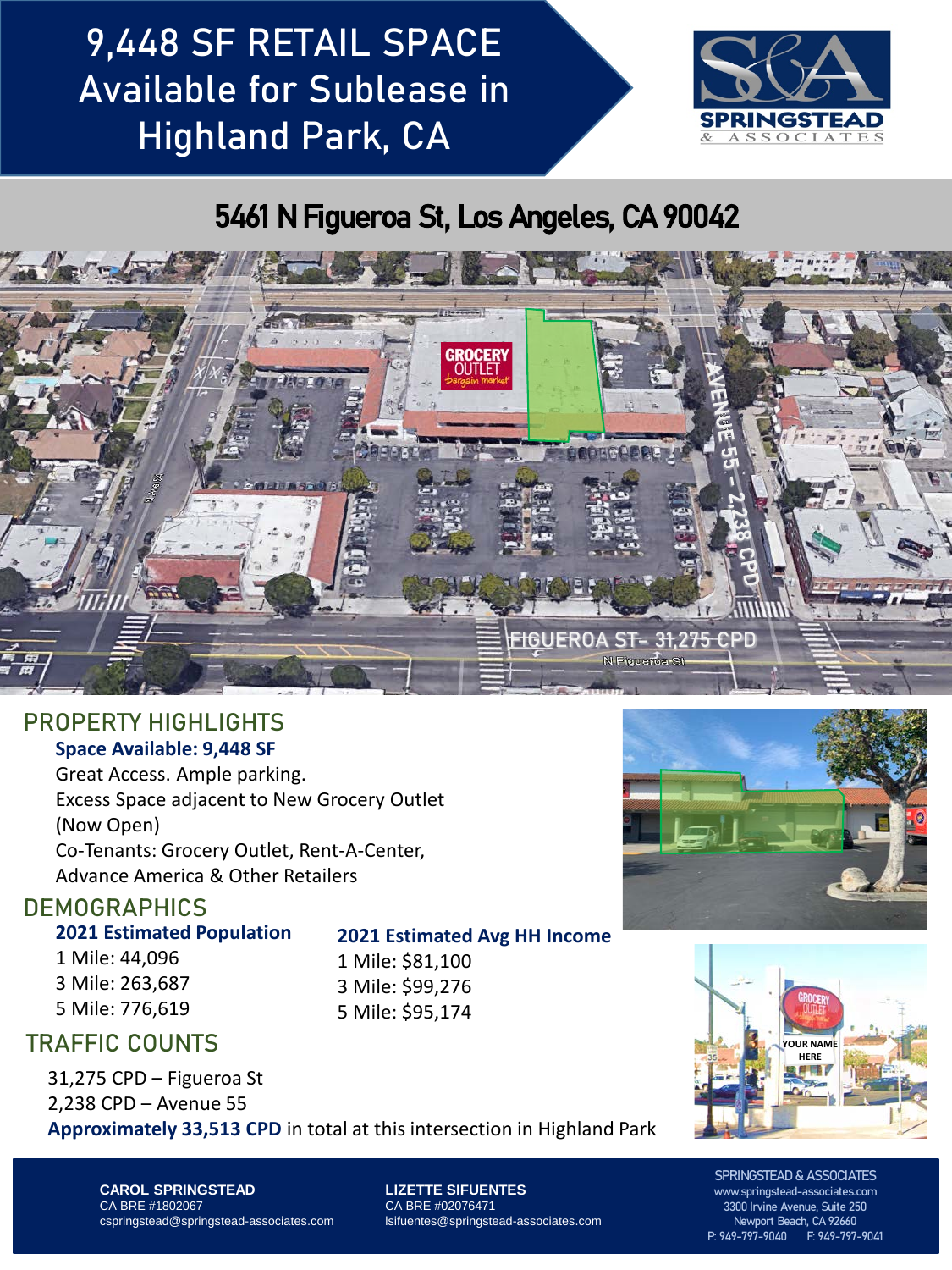# 9,448 SF RETAIL SPACE Available for Sublease in Highland Park, CA



## 5461 N Figueroa St, Los Angeles, CA 90042







**CAROL SPRINGSTEAD** CA BRE #1802067 cspringstead@springstead-associates.com **LIZETTE SIFUENTES** CA BRE #02076471 lsifuentes@springstead-associates.com

SPRINGSTEAD & ASSOCIATES www.springstead-associates.com 3300 Irvine Avenue, Suite 250 Newport Beach, CA 92660 P: 949-797-9040